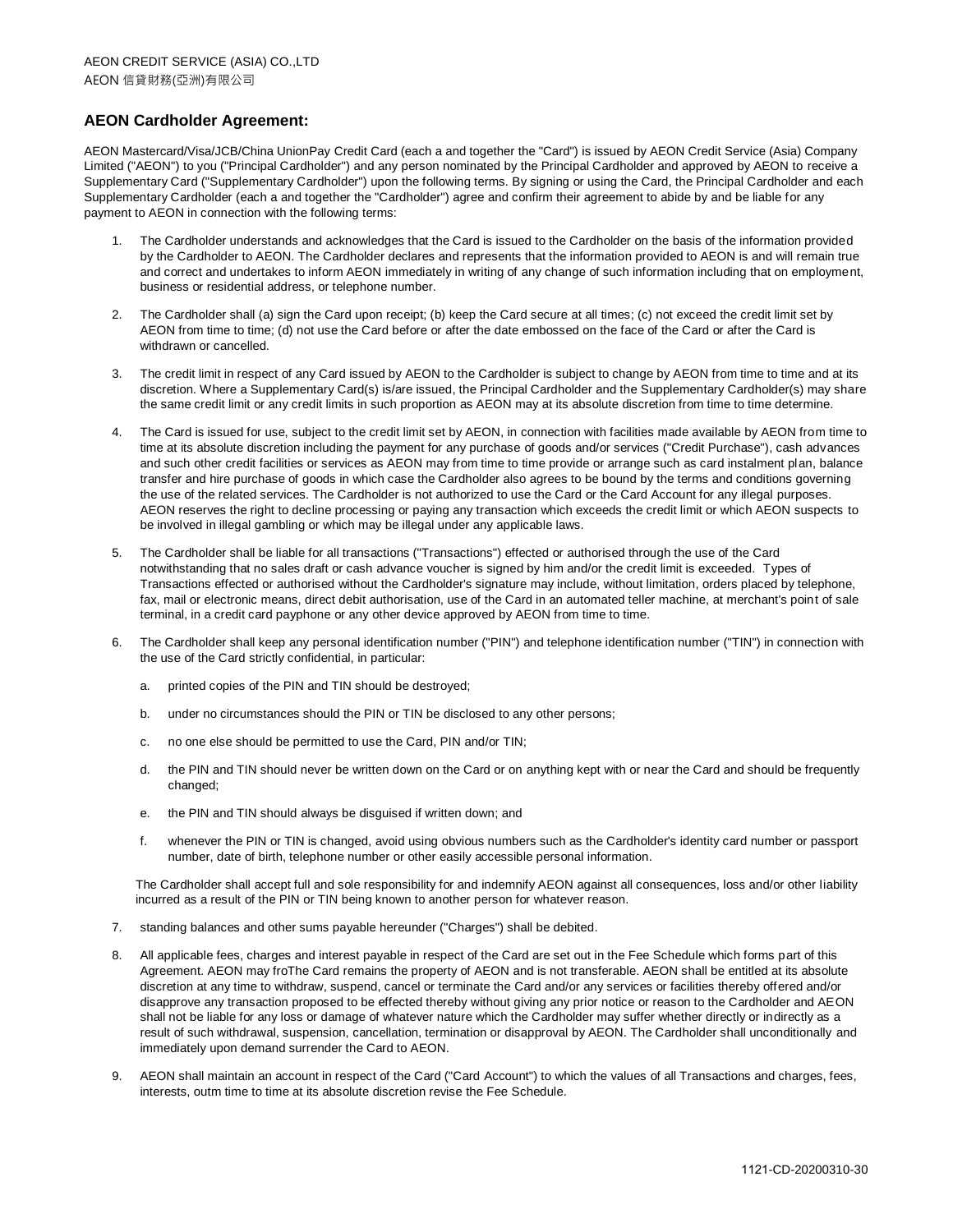- 10. The Cardholder agrees to pay to AEON an annual fee for the Card at the rate as determined by AEON from time to time. The annual fee will be debited to the Card Account when due and is non-refundable in any circumstances whatsoever.
- 11. AEON shall issue to the Cardholder a monthly statement ("Statement") of the Card Account setting out details of the total amount of all Charges ("Statement Balance"), the minimum payment due from the Cardholder ("Minimum Payment Due") and the date by which payment must be made ("Payment Due Date"). Subject to AEON's right to require the Cardholder to pay the full amount of the Statement Balance on or before the Payment Due Date, the Cardholder shall pay to AEON the Minimum Payment Due on or before the Payment Due Date failing that the Cardholder shall pay to AEON a late charge calculated at the rate determined by AEON from time to time and notified to the Cardholder in any way AEON sees fit. AEON shall not be obliged to issue a Statement if there has been no transaction or no outstanding balance on the Card Account since the last Statement. Statements may be in electronic form accessible through internet services available on AEON's website ("AEON Netmember Service") which is subject to the terms and conditions governing the use of AEON Netmember Service.
- 12. Cash advances will be subject to a cash advance handling fee on each cash advance made. Interest will accrue on the amount of cash advance calculated on a daily basis from the date of the cash advance to the Payment Due Date. Should the Cardholder choose not to settle the amount in full, an extension charge will be charged on the amount calculated on a daily basis from the date of the cash advance to the sales cut-off date (currently on the 10th of the month subject to change from time to time as AEON shall solely determine). In addition, interest will be charged on a monthly basis from the day following the sales cut-off date. The amount of the cash advance handling fee and the rate of interest including the extension charge will be determined by AEON from time to time and notified to the Cardholder in any way AEON sees fit.
- 13. No interest will be charged if the full amount of Credit Purchase is received by AEON on or before the Payment Due Date. Should the Cardholder choose not to settle the amount in full, interest will be charged on the outstanding balance including new Transactions entered into by the Cardholder retrospective from the date of such Transactions until payment is paid in full at the rate determined by AEON from time to time and notified to the Cardholder in any way as AEON sees fit.
- 14. AEON shall charge a retrieval fee for sales draft copies and Statement which will be debited to the Card Account at the rate determined by AEON from time to time.
- 15. AEON shall charge a handling fee (a) for any payment by cash in settlement of the Card Account,, (b) in relation to any autopay authorisation which is either dishonoured or revoked, and (c) when the outstanding balance exceeds the credit limit, at such rate as determined by AEON from time to time.
- 16. Transactions which are effected in currencies other than Hong Kong dollars shall be debited to the Card Account after conversion into Hong Kong dollars at a rate of exchange determined by reference to the exchange rate adopted by Mastercard/Visa/JCB/China UnionPay on the date of conversion plus any transaction fee imposed by Mastercard/Visa/JCB/China UnionPay on AEON, if applicable.
- 17. AEON's records and monthly Statements on the Charges shall be conclusive and binding on the Cardholder for all purposes except AEON may at its discretion adjust any entries mistakenly or erroneously made by it.
- 18. The Cardholder should notify AEON's Card Centre of any transaction which was not authorised by the Cardholder within 60 days from the date of the Statement. If the Cardholder fails to report within the said period, the transaction(s) shown on the Statement shall be considered correct.
- 19. If the Cardholder fails to pay any sum due and payable hereunder, AEON may appoint debt collection agencies to collect the same. If AEON has reasonably incurred any legal or collection fees or other expenses which are of reasonable amount for the purpose of demanding, collecting or suing to recover any sum payable hereunder from the Cardholder or for other remedies resulting from the breach or non-compliance of any terms of this Agreement, the Cardholder shall fully reimburse AEON all such legal fees and other fees and expenses (including the fees of debt collection agencies) incurred in that connection.
- 20. Payments to AEON shall only be deemed to be received by AEON and credited to the Card Account when received in good and cleared funds and without any set off, claim, condition, restriction, deduction or withholding whatsoever.
- 21. Payments and credit to the Card Account may be applied in the following order: firstly, legal and collection fees, annual fees, all other fees and charges, interest, and lastly, the outstanding principal amount of the Transactions; or in any other order as AEON considers appropriate without reference to the Cardholder.

22.

a. The loss or theft of the Card or disclosure of the PIN or TIN to any person should be reported immediately to AEON Customer Service Hotline (852) 2895 6262 . The Cardholder shall be fully liable for all Transactions (whether or not authorized by the Cardholder) effected by the use of the Card prior to AEON being notified of the loss or theft or disclosure provided that if the Cardholder (i) has not acted fraudulently or with gross negligence, (ii) has not knowingly provided the Card to any person (whether voluntarily or otherwise) and (iii) has informed AEON as soon as reasonably practicable after becoming aware of the loss or theft or disclosure, the Cardholder's maximum liability for such unauthorised Transactions (excluding cash advances) shall not exceed HK\$500. The Cardholder shall be fully liable for any unauthorized cash advances.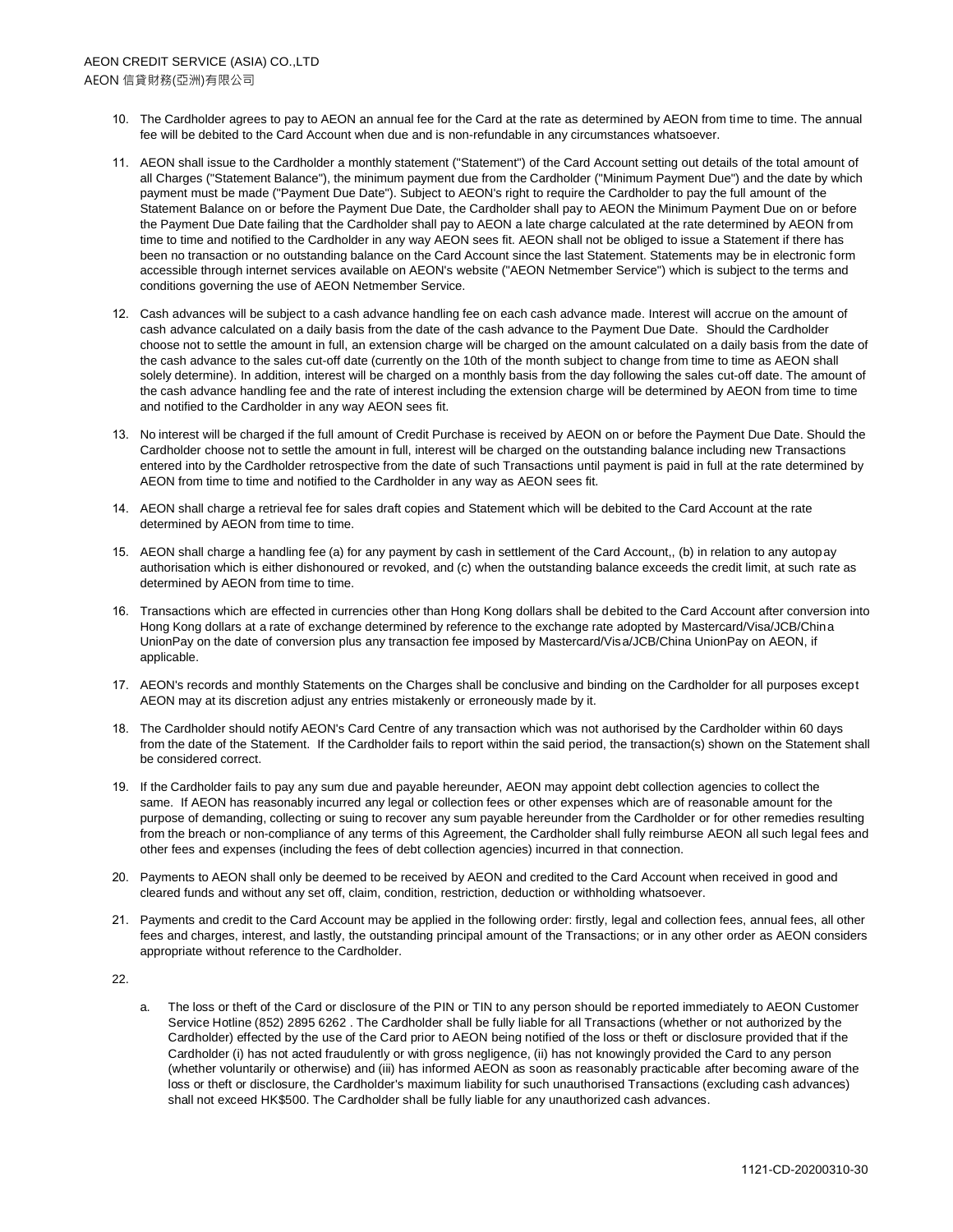- The Cardholder shall be liable fully for all amounts, without limit, debited to the Card Account if the Cardholder has acted fraudulently or with gross negligence including failure to inform AEON promptly of his loss or theft of the Card and disclosure of his PIN or TIN. The Cardholder's failure to observe any of the provisions of clause 6 or to follow any other recommendation of AEON from time to time regarding the safety and secrecy of the Card and the PIN and TIN, including without limitation the disclosure, whether voluntary or otherwise, of the PIN or TIN to any person, shall be treated as gross negligence on the part of the Cardholder for the purpose of this clause.
- c. Following receipt by AEON of a report from a Cardholder pursuant to clause 22(a) before the Payment Due Date specified in the current Statement recording the Charges arising from any Transaction alleged to have been unauthorized, the Cardholder may withhold payment of such Charges pending completion of AEON's investigation into the same. In the event the investigation results (which shall be binding on the Cardholder) show that the report made by the Cardholder was unfounded, the Cardholder shall forthwith pay all Charges withheld, and AEON reserves the right to re-impose any late charge and finance charge on these Charges over the entire period (including the investigation period) as if no withholding had occurred.
- 23. AEON shall not be obliged to issue a replacement Card to the Cardholder if his Card is lost or stolen. Any replacement Card shall be subject to a handling fee at the rate or in the amount as determined by AEON from time to time and its use shall be subject to the terms and conditions of this Agreement.
- 24.
- a. The Cardholder acknowledges and agrees that any personal data provided by the Cardholder or which is collected in the course of any continued relationship with AEON may be used and retained by AEON and persons or corporations listed below for the following purposes and for other purposes as may be agreed between the Cardholder and AEON or such persons or corporations (as the case may be) or required by law from time to time:
	- i. the processing of applications for credit and/or other financial services and facilities;
	- ii. the daily operation of the services and credit facilities provided to the Cardholder;
	- iii. conducting credit checks at the time of application for credit and at the time of regular or special reviews which normally will take place one or more times each year and carrying out matching procedures (as defined in the Personal Data (Privacy) Ordinance (the "Ordinance"));
	- iv. creating and maintaining AEON's credit scoring models;
	- v. assisting other financial institutions to conduct credit checks and collect debts;
	- vi. ensuring ongoing credit worthiness of the Cardholder;
	- vii. designing credit and financial services or related products for the Cardholder's use;
	- viii. marketing services, products and other subjects in respect of which AEON may or may not be remunerated (please see further details in clause 24(c) below);
	- ix. determining the amount of indebtedness owed to or by the Cardholder;
	- x. collection of amounts outstanding from the Cardholder and those providing security for the Cardholder's obligations;
	- xi. assessing and analyzing any insurance claim and assisting insurance companies to conduct claim checks;
	- xii. complying with the obligations, requirements or arrangements for disclosing and using data that apply to the AEON or any of AEON Group Companies or that it is expected to comply according to:
		- 1. any law binding or applying to it within or outside the Hong Kong Special Administrative Region ("Hong Kong") existing currently and in the future;
		- 2. any guidelines or guidance given or issued by any legal, regulatory, governmental, tax, law enforcement or other authorities, or self-regulatory or industry bodies or associations of financial services providers within or outside Hong Kong existing currently and in the future;
		- 3. any present or future contractual or other commitment with local or foreign legal, regulatory, governmental, tax, law enforcement or other authorities, or self-regulatory or industry bodies or associations of financial services providers that is assumed by or imposed on AEON or any of AEON Group Companies by reason of its financial, commercial, business or other interests or activities in or related to the jurisdiction of the relevant local or foreign legal, regulatory, governmental, tax, law enforcement or other authority, or selfregulatory or industry bodies or associations;
	- xiii. complying with any obligations, requirements, policies, procedures, measures or arrangements for sharing data and information within the AEON Group of Companies and/or any other use of data and information in accordance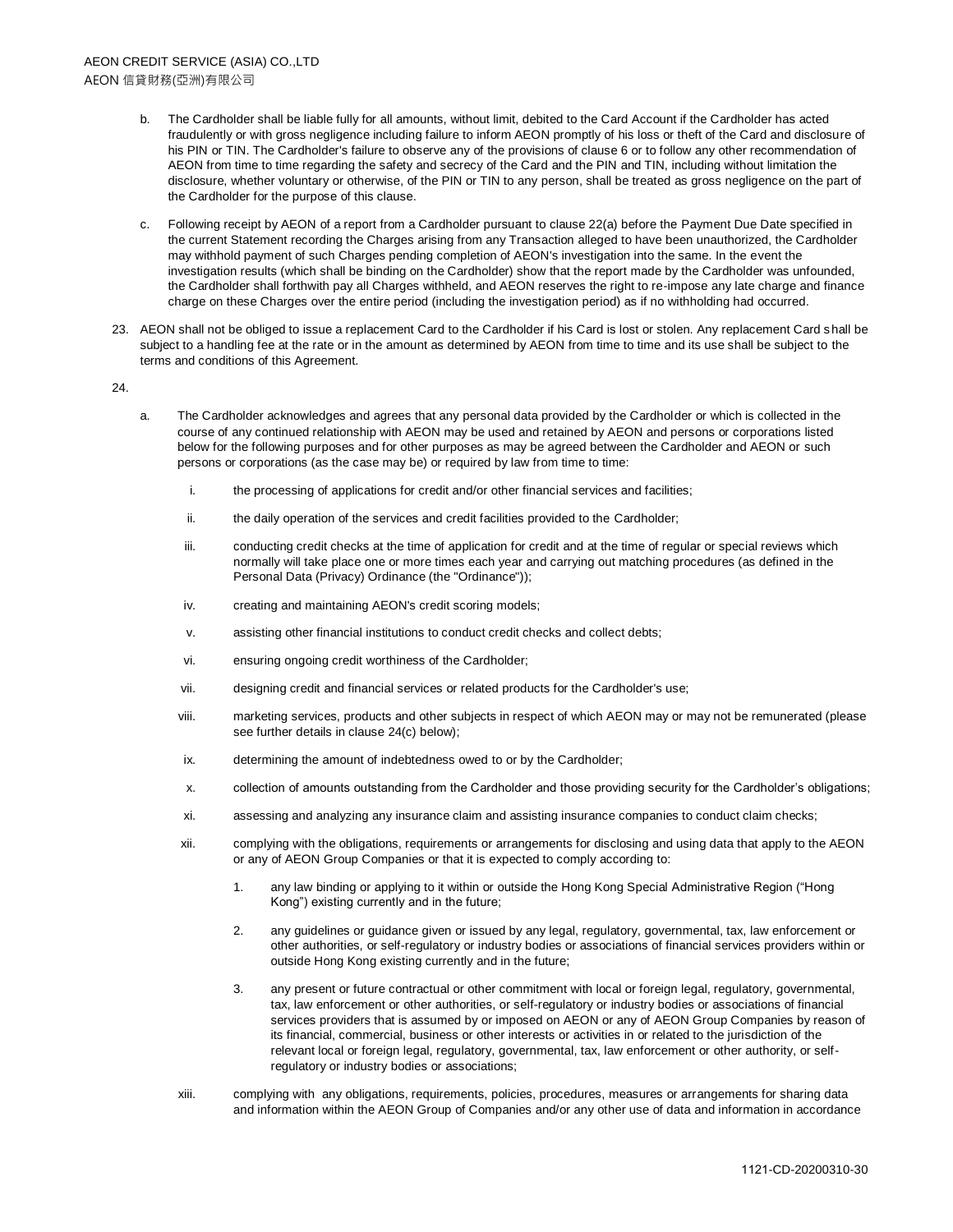with any group-wide programmes for compliance with sanctions or prevention or detection of money laundering, terrorist financing or other unlawful activities;

- xiv. enabling an actual or proposed assignee of AEON, or participant or sub-participant of AEON's rights in respect of the Cardholder to evaluate the transaction intended to be the subject of the assignment, participation or subparticipation;
- xv. exchanging information with merchants accepting credit cards and/or prepaid cards issued by AEON and entities with whom AEON provides co-branded credit card services;
- xvi. compiling statistical information and Cardholder profiles;
- xvii. comparing data of the Cardholder and other persons for credit checking, data verification or otherwise producing or verifying data, whether or not for the purpose of taking adverse action against the Cardholder;
- xviii. maintaining a credit history of the Cardholder (whether or not there exists any relationship between the Cardholder and AEON) for present and future reference;
- xix. assisting in the prevention, detection and investigation of crime; and
- xx. purposes relating thereto.
- b. The Cardholder agrees that AEON may disclose and transfer his/her personal data to the following persons or corporations (whether within or outside Hong Kong) for the purposes set out in clause 24(a):
	- i. any agent, contractor or third party service provider who provides administrative, telecommunications, computer, payment, securities clearing, data processing, debt collection, insurance, professional or other services to AEON in connection with the operation of its business;
	- ii. any of the subsidiaries, holding companies, associated companies or affiliates of AEON ("AEON Group Companies");
	- iii. any other person under a duty of confidentiality to AEON including a member of AEON Group Companies which has undertaken to keep such information confidential;
	- iv. any financial institution, charge or credit card issuing companies, insurance, securities and investment company with which the Cardholder has or proposes to have dealings;
	- v. any actual or proposed assignee of AEON or participant or sub-participant or transferee of AEON's rights in respect of the Cardholder;
	- vi. credit reference agencies and, in the event of default, to debt collection agencies;
	- vii. any party giving or proposing to give a guarantee or third party security to guarantee or secure the Cardholder's obligations;
	- viii. any person to whom AEON or any of AEON Group Companies is under an obligation or otherwise required to make disclosure under the requirements of any law binding on or applying to AEON or any of AEON Group Companies, or any disclosure under and for the purposes of any guidelines or guidance given or issued by any legal, regulatory, governmental, tax, law enforcement or other authorities, or self-regulatory or industry bodies or associations of financial services providers with which AEON or any of AEON Group Companies is expected to comply, or any disclosure pursuant to any contractual or other commitment of AEON or any of AEON Group Companies with local or foreign legal, regulatory, governmental, tax, law enforcement or other authorities, or selfregulatory or industry bodies or associations of financial services providers, all of which may be within or outside Hong Kong and may be existing currently and in the future;
	- ix. third party financial institutions, insurers, credit card companies, securities and investment service providers;
	- x. third party reward, loyalty, co-branding and privileges programme providers;
	- xi. co-branding partners of AEON and AEON Group Companies (the names of such co-branding partners can be found in the application form(s) for the relevant services and products, as the case may be);
	- xii. affiliated merchants of AEON and AEON Group Companies (the names of such affiliated merchants can be found on AEON's website for the relevant services and products, as the case may be);
	- xiii. charitable and non-profit making organisations; and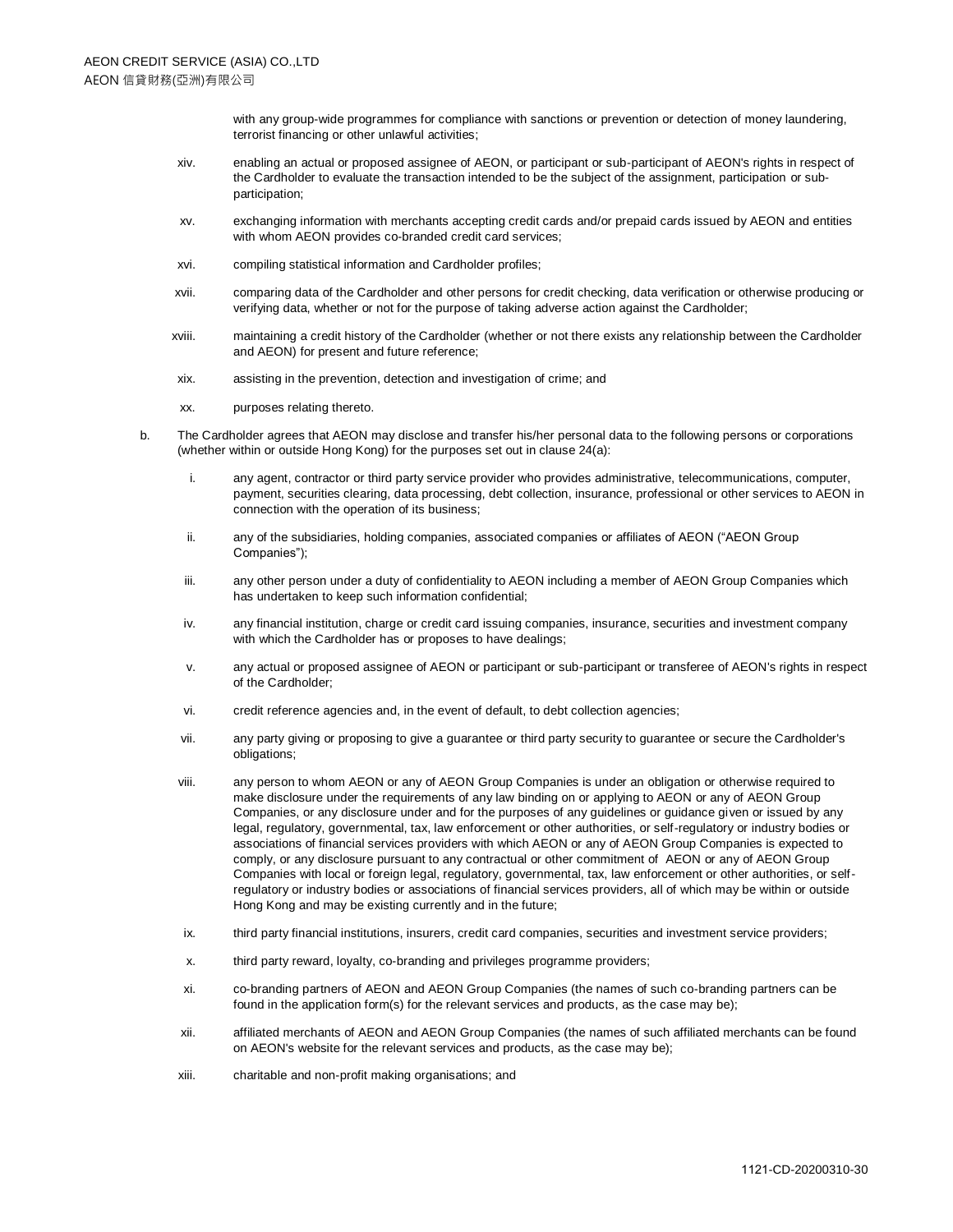xiv. external service providers (including but not limited to mailing houses, telecommunication companies, telemarketing and direct sales agents, call centres, gift redemption centres, data processing companies and information technology companies) that AEON engages for the purposes set out in clause 24(a).

Such information may be transferred to a place outside Hong Kong.

- c. AEON intends to use a customer's data in direct marketing and AEON requires the customer's consent (which includes an indication of no objection) for that purpose. In this connection, please note that:
	- i. the name, contact details, products and services portfolio information, transaction pattern and behaviour, financial background and demographic data of a customer held by AEON from time to time may be used by AEON or a member of AEON Group Companies in direct marketing;
	- ii. the following classes of services, products and subjects may be marketed:
		- 1. financial, insurance, credit card, prepaid card, credit and related services and products;
		- 2. reward, loyalty, co-branding or privileges programmes and related services and products;
		- 3. services and products offered by AEON's co-branding partners (the names of such co-branding partners can be found in the application form(s) for the relevant services and products, as the case may be);
		- 4. services and products offered by AEON's affiliated merchants via AEON's virtual mall, including without limitation suppliers and retailers of health and beauty products, electronic products, computers and accessories, home appliances, homeware, food and beverages, toys and baby products, pet products, gifts and premiums, and other consumer durable products and providers of health care, travel and entertainment industries (the names of such affiliated merchants can be found on AEON's website for the relevant services and products, as the case may be); and
		- 5. donations and contributions for charitable and/or non-profit making purposes;
	- iii. the above services, products and subjects may be provided or (in the case of donations and contributions) solicited by AEON and/or:
		- 1. AEON Group Companies;
		- 2. third party financial institutions, insurers, credit card companies, securities and investment service providers;
		- 3. third party reward, loyalty, co-branding or privileges programme providers;
		- 4. co-branding partners of AEON and/or AEON Group Companies (the names of such co-branding partners can be found in the application form(s) for the relevant services and products, as the case may be);
		- 5. affiliated merchants of AEON (the names of such affiliated merchants can be found on AEON's website for the relevant services and products, as the case may be); and
		- 6. charitable or non-profit making organisations;
	- iv. In addition to marketing the above services, products and subjects itself, AEON also intends to provide the data described in clause 24(c)(i) above to all or any of the persons described in clause 24(c)(iii) above for use by them in marketing those services, products and subjects, and AEON requires the customer's written consent (which includes an indication of no objection) for that purpose;
	- v. AEON may receive money or other property in return for providing the data to the other persons in clause 24(c)(iv) above and, when requesting the customer's consent or no objection as described in clause 24(c)(iv) above, AEON will inform the customer if it will receive any money or other property in return for providing the data to the other persons.

If a customer does not wish AEON to use or provide to other persons his/her data for use in direct marketing as described above, the customer may exercise his opt-out right by notifying AEON.

- d. Under and in accordance with the terms of the Ordinance and the Code of Practice on Consumer Credit Data (the "Code") as approved and issued under the Ordinance, the Cardholder has the right:
	- i. to check whether AEON holds data about him/her and access to such data;
	- ii. to require AEON to correct any data relating to him/her which is inaccurate;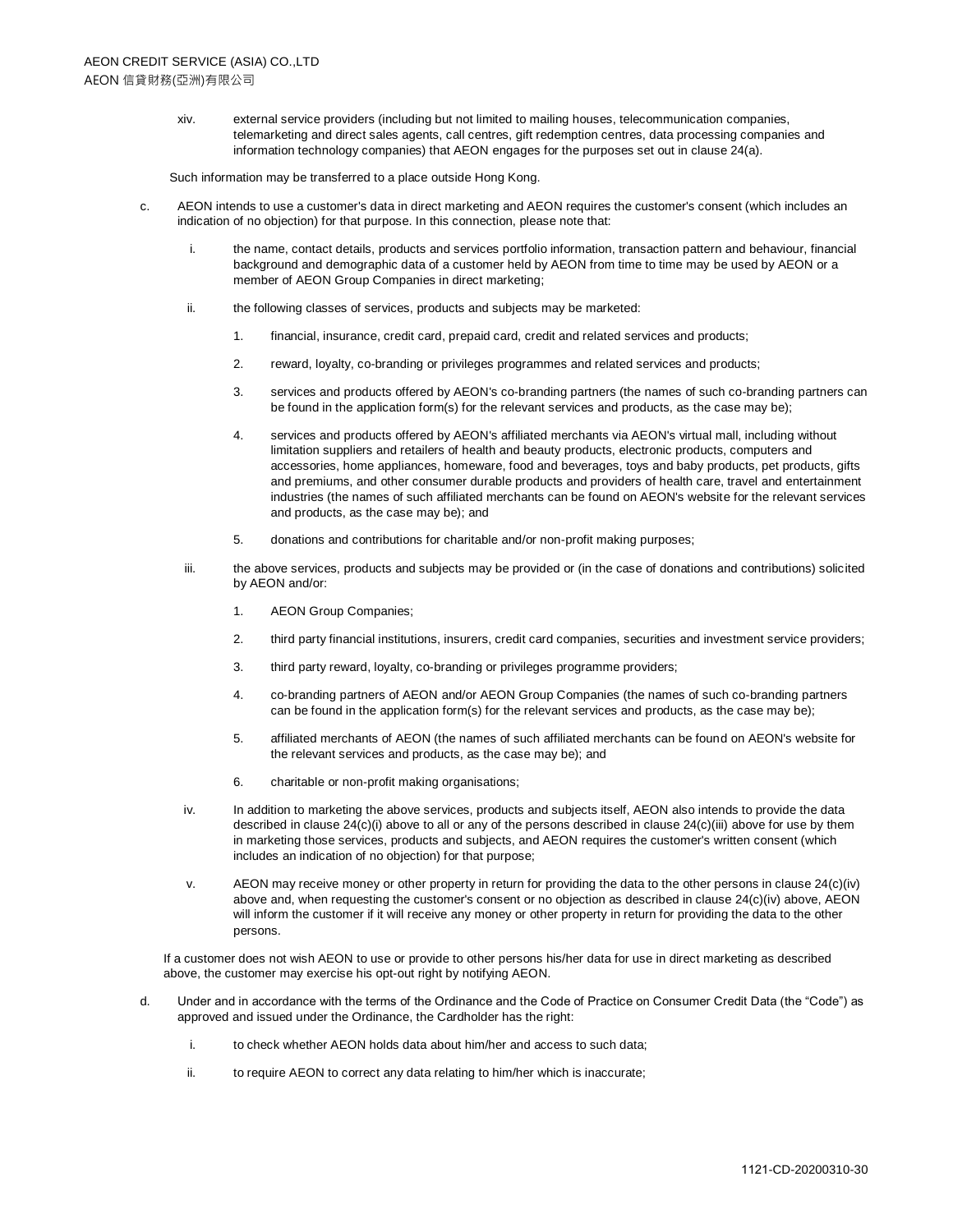- iii. to ascertain AEON's policies and practices in relation to data and to be informed of the kind of personal data held by AEON;
- iv. to be informed on request which items of data are routinely disclosed to credit reference agencies or debt collection agencies, and be provided with further information to enable the making of an access and correction request to the relevant credit reference agency or debt collection agency; and
- v. in relation to any account data (including, for the avoidance of doubt, any account repayment data) which has been provided by AEON to a credit reference agency, to instruct AEON upon termination of the account by full repayment, to make a request to the credit reference agency to delete such data from its database, as long as the instruction is given within 5 years of termination and at no time was there any default of payment in relation to the account, lasting in excess of 60 days within 5 years immediately before account termination. Account repayment data include amount last due, amount of payment made during the last reporting period (being a period not exceeding 31 days immediately preceding the last contribution of account data by AEON to a credit reference agency), remaining available credit or outstanding balance and default data (being amount past due and number of days past due, date of settlement of amount past due, and date of final settlement of amount in default lasting in excess of 60 days (if any)).
- vi. In the event of any default of payment relating to an account, unless the amount in default is fully repaid or written off (other than due to a bankruptcy order) before the expiry of 60 days from the date such default occurred, the account repayment data (as defined in clause 24(d)(v) above) may be retained by the credit reference agency until the expiry of 5 years from the date of final settlement of the amount in default.
- e. In the event any amount in an account is written off due to a bankruptcy order being made against a customer, the account repayment data (as defined in clause 24(d)(v) above) may be retained by the credit reference agency, regardless of whether the account repayment data reveal any default of payment lasting in excess of 60 days, until the expiry of 5 years from the date of final settlement of the amount in default or the expiry of 5 years from the date of discharge from a bankruptcy as notified with evidence to the credit reference agency, whichever is earlier.
- f. AEON may from time to time access the personal and account information or records of the Cardholder (including information about the number of mortgage count) held by a credit reference agency for the purpose of reviewing any of the following matters in relation to the existing credit facilities granted to the Cardholder or a third party whose obligations are guaranteed by the Cardholder
	- i. an increase in the credit amount;
	- ii. the curtailing of credit (including the cancellation of credit or a decrease in the credit amount); or
	- iii. the putting in place or the implementation of a scheme of arrangement with the Cardholder or the third party.
- g. Data of the Cardholder may be processed, kept, transferred or disclosed in and to any country as AEON or any person who has obtained such data from AEON referred to in clause 24(b) considers appropriate. Such data may also be processed, kept, transferred or disclosed in accordance with the applicable local practices, laws, rules and regulations in such country.
- h. In accordance with the terms of the Ordinance, AEON has the right to charge a reasonable fee for the processing of any data access request.
- i. The person to whom requests for access to data or correction of data or for information regarding policies and practices and kinds of data held are to be addressed is as follows: The Data Protection Officer AEON Credit Service (Asia) Co., Ltd. 20th Floor, Mira Place Tower A, 132 Nathan Road, Tsim Sha Tsui, Kowloon, Hong Kong Fax: 3100 8424
- j. The Cardholder may, at any time and without charge, choose not to receive any direct marketing material or message from AEON by informing the Data Protection Officer in writing.
- 25. AEON hereby reserves the right at any time to amend the terms and conditions of this Agreement and/or the Fee Schedule including, without limitation, the applicable credit limit, payment terms, interest rates, the rates of any charges or fees and method of payment. Such amendments shall become effective and binding on the Cardholder on the effective date specified by AEON. Retention or use of the Card after the effective date shall constitute the Cardholder's acceptance of such amendments without reservation irrespective of whether the Cardholder has actual notice or knowledge thereof.
- 26. The Cardholder may terminate this Agreement by giving written notice to AEON accompanied by the return of the Card and any Supplementary Card(s) both cut in halves. The Supplementary Cardholder may terminate this Agreement by giving written notice to AEON accompanied by the return of the Supplementary Card cut in halves. The termination of any Card shall be effective upon AEON actually receiving such notice and Card. The Cardholder shall be fully liable for all losses arising from any Transaction effected by the use of the Card under the Card Account (whether or not authorized by the Cardholder) as a result of the failure of the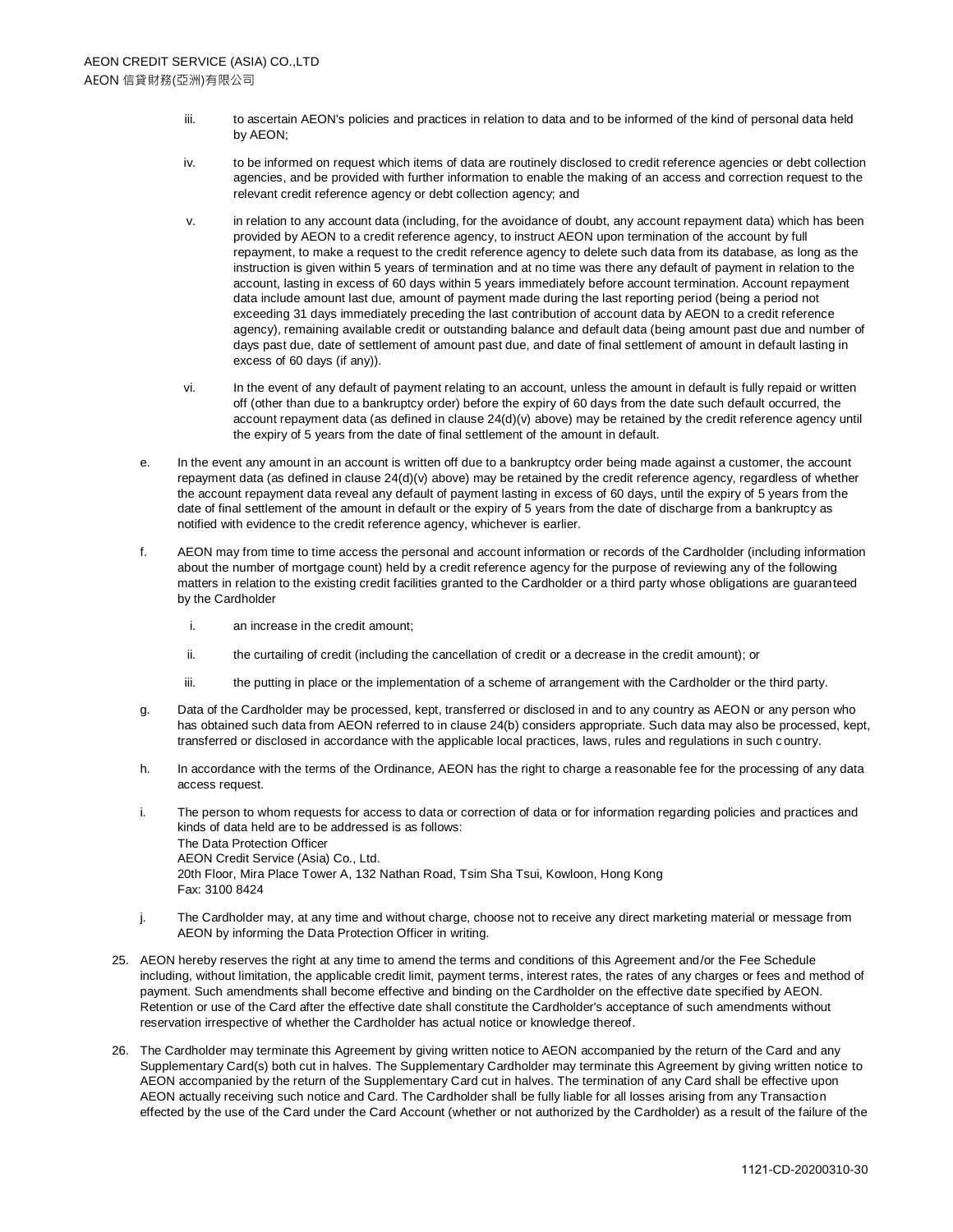Cardholder to return the Card cut into two halves upon termination in accordance with the provisions of this clause. For the avoidance of doubt, AEON may at any time terminate (i) any Card (including any Supplementary Card) at the written request of the Principal Cardholder, (ii) any Supplementary Card at the written request of the relevant Supplementary Cardholder, and (iii) any Supplementary Card upon termination of the principal Card.

- 27. Each Cardholder shall be liable for all Charges incurred by him and the Principal Cardholder shall in addition be liable for the Charges incurred by each of the Supplementary Cardholders. For the avoidance of doubt, no Supplementary Cardholder shall be liable for the Charges incurred by the Principal Cardholder or any other Supplementary Cardholder.
- 28. The Cardholder shall directly settle disputes between merchant establishments and the Cardholder for goods and services purchased. AEON shall not be responsible for goods and services supplied by merchant establishments or for refusal of any merchant establishment to accept or honour the Card. No claim against any merchant establishment may be set off or counter claimed against AEON.
- 29. Without prejudice to the other provisions of this Agreement, if the Cardholder should be absent from Hong Kong for some time, arrangements to settle the Card Account should be made prior to his departure.
- 30. In addition to the general right of set off or other rights conferred by law or under any other agreement, AEON may, without notice, combine or consolidate the outstanding balance on the Card Account with any other account(s) which the Cardholder maintains with AEON and set off or transfer any money standing to the credit of such other account(s) in or towards satisfaction of the Cardholder's liability to AEON under this Agreement.
- 31. Where Supplementary Card(s) is/are issued, AEON may:
	- a. set off the credit balance in any other account of the Principal Cardholder maintained with AEON against any debit balance in the Card Account due from any and/or all Supplementary Cardholders to AEON; and
	- b. set off the credit balance in any other account of a Supplementary Cardholder maintained with AEON against the debit balance in the Card Account due from that Supplementary Cardholder to AEON. For the avoidance of doubt, AEON shall not set off the debit balance in the Card Account of the Principal Cardholder or a relevant Supplementary Cardholder against the credit balance in any account of any other Supplementary Cardholder maintained with AEON. A Supplementary Cardholder may at his option make voluntary payments to settle the balances of the Card Account due from the Principal Cardholder and/or other Supplementary Cardholders (as the case may be)
- 32. AEON may (with or without having suspended or reduced the credit extended, withdrawn the Card or terminated this Agreement) require the Cardholder to immediately pay the entire outstanding balance under the Card Account. The whole of the outstanding balance on the Card Account together with the amount of any outstanding Transactions effected but not yet charged to the Card Account will become immediate due and payable in full to AEON on termination of this Agreement or on the Cardholder's bankruptcy or death. All obligations of the Cardholder incurred or existing under this Agreement as of the date of termination shall survive such termination.
- 33. AEON may at any time transfer, assign, delegate or sub-contract any or all of its rights or obligations hereunder to any person without prior notice or consent of the cardholder.
- 34. All notices, Statements or correspondence sent by AEON may be in the form of written notice, statement insert, statement message, email message or through any other appropriate form determined by AEON and may be sent by pre-paid post, facsimile transmission, short message service (SMS), or any other electronic communication such as electronic mail, or email notification of posting of a notice on AEON's website. All such notices, Statements or correspondence to be given by AEON shall be validly given if despatched to the Cardholder's address or facsimile or contact number last registered with AEON and shall be deemed to have been received by the Cardholder 48 hours after posting if sent by pre-paid post and at the time of despatch if sent by facsimile or other electronic communication.
- 35. The Cardholder agrees that AEON may record any telephone conversation between them and all such recordings shall remain the property of AEON and may be used as conclusive evidence in any dispute that may arise on any matters relating to this Agreement and the Card.
- 36. The Cardholder agrees that no relaxation forbearance delay or indulgence by AEON in enforcing any of the terms or conditions of this Agreement or the granting of time hereunder shall prejudice affect or restrict any of the rights and powers of AEON under this Agreement.
- 37. This Agreement shall be binding on the estate of the Cardholder and on his personal representative.
- 38. If any provision of this Agreement shall be held to be invalid or unenforceable the validity and enforceability of the remaining provisions shall not in any way be affected or impaired thereby.
- 39. Unless the context otherwise requires, all expressions herein in the singular shall include the plural and vice versa and all expressions in the masculine gender shall include the feminine gender.